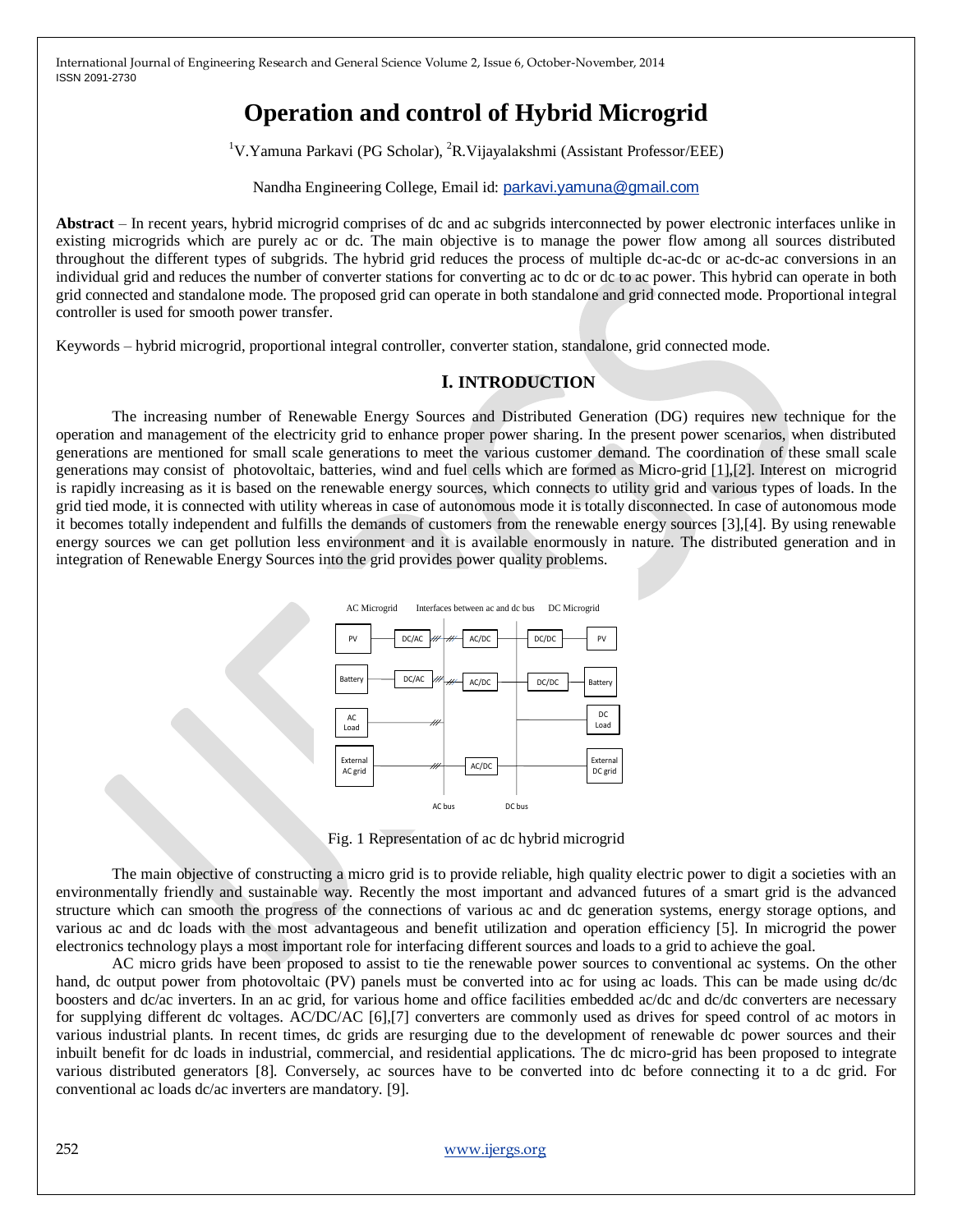In individual AC or DC grids, multiple reverse conversions AC to DC and then DC to AC, and/or vice versa are essential, which may add extra loss to the system operation and it will make the system more complex. In proposed hybrid AC/DC microgrid multiple reverse conversions are reduced

by various AC and DC distributed generators (DGs) and loads than in an individual AC or DC microgrid. In micro-grids the voltage and frequency control is also one of the most significant issues. The control schemes are considered in order to manage the voltage and frequency of the microgrid.

## **2. SYSTEM CONFIGURATION AND DESIGN**

A simple hybrid microgrid as shown in Fig.4 is modeled using the Simulink in the MATLAB to simulate system operations and controls. Forty kW PV arrays are associated to dc bus through a dc/dc boost converter to simulate dc sources. A capacitor C is to smother high frequency ripples of the PV output voltage.



Fig. 2 Block diagram for proposed system

A hybrid microgrid system arrangement consist a mixture of ac and dc sources and loads which are connected to the equivalent dc and ac networks. The dc and ac links are connected together through bi-directional converters and two transformers. The dc loads are connected to dc bus and ac loads are connected to ac bus. The utility grid is connected to ac network of hybrid microgrid system. The hybrid microgrid can operate in two different modes standalone mode and grid connected mode.

## **Grid connected mode**

In grid connected mode, the main converter is to afford stable dc bus voltage and to switch over power between the ac and dc buses which also provide the required reactive power. The maximum power is maintained by a boost converter. When the total load at dc side is greater than a power generation at the dc side, the converter injects power from the ac to dc side. When the output power of the dc loads is less than the dc source, the converter acts as an inverter and injects power from dc to ac side. When the total load is less than the total power generation in the hybrid grid, power is injected into the utility grid. Or else, the hybrid grid will receive power from the utility grid. In the grid tied mode, the battery converter is not essential in system operation as the power is balanced by the utility grid. In standalone mode, both power balance and voltage stability mainly depend on battery. According to different operating conditions battery converter or boost converter maintains the DC bus voltage stable. The main converter is controlled to provide a stable and high quality ac bus voltage. Based on system operating necessities, PV can operate in both on MPPT or off-MPPT mode. Variable solar irradiation is applied to the arrays correspondingly to simulate variation of power of ac and dc sources and test the MPPT control algorithm.

#### **Standalone mode**

In autonomous mode, hybrid microgrid becomes electrically cut off from the rest of the utility grid. The battery plays a very vital role for balancing the power and to obtain the voltage stability. Battery or boost converter is implemented to maintain DC bus voltage stable, according to different operating conditions. By controlling the main converter a stable and high quality ac bus voltage is provided.

## **3. MODELING OF SOLAR PANEL**

In a grid-connected PV system, PV power varies with operational conditions such as irradiance, temperature, light incident angle, reduction of sunlight transmittance on glass of module, and shading. A photovoltaic array is an interconnection of modules which in turn is made up of many PV cells in series or parallel. The power produced by single module is not enough hence the modules in a PV array are generally first connected in series to attain the desired voltages then the individual modules are connected in parallel to allow the system to produce more current.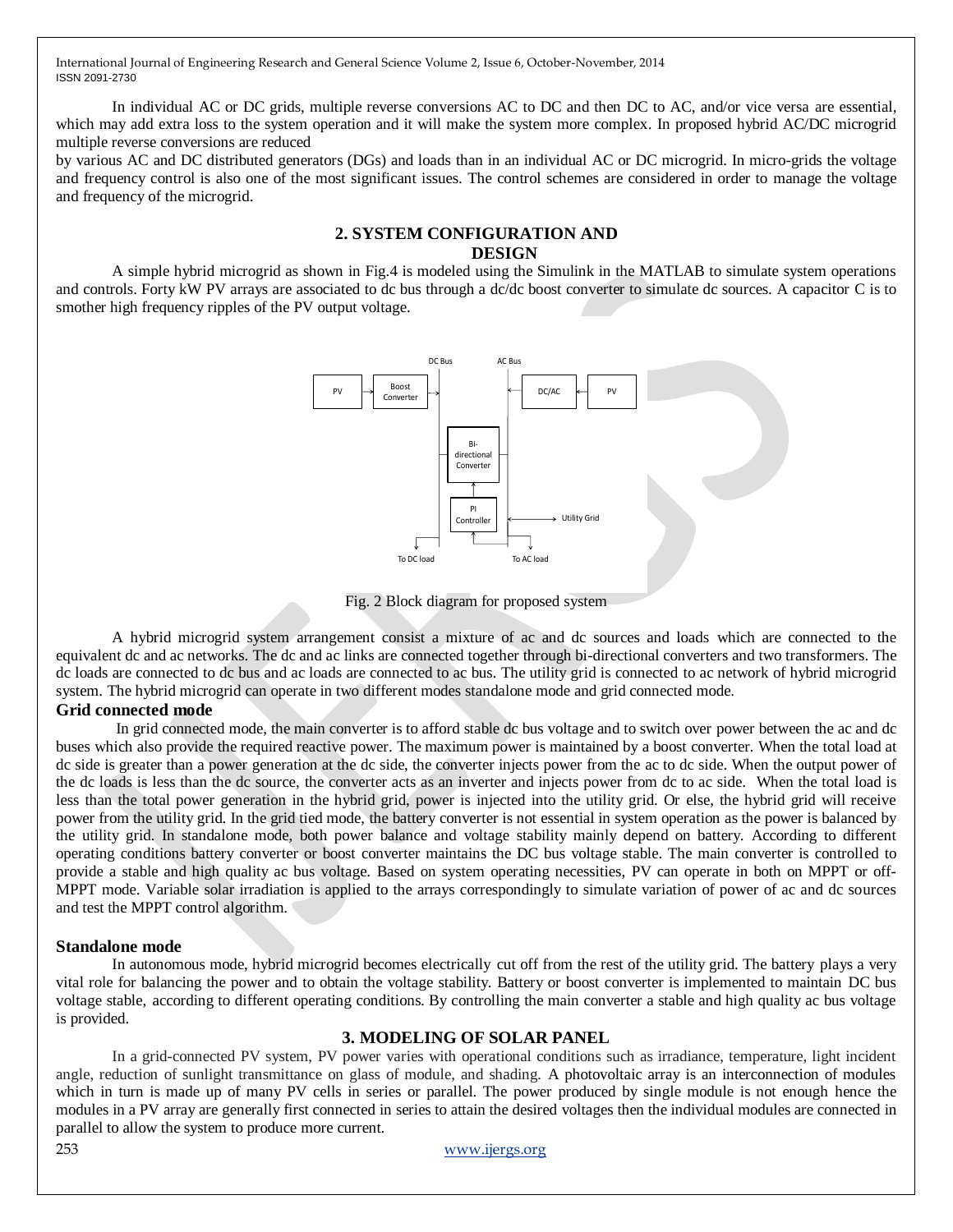

Fig. 3 Equivalent circuit of pv cell

Generally the equivalent circuit of a general PV model consists of a photocurrent, a diode, a parallel resistor which expresses a leakage current, and a series resistor which describes an internal resistance to the current flow [10]. The current output equation of a solar cell is given as

$$
Ipv = npIph - npIsat * [exp\left((q/AkT)(Vpv/ns + IpvRs)\right) - 1]
$$

$$
Iph = (Isso + ki(T - Tr)). \frac{S}{1000}
$$

$$
Isat = Irr\left(\frac{T}{Tr}\right)3 \exp\left(\left(\frac{qEgap}{kA}\right) \cdot \left(\frac{1}{Tr} - \frac{1}{T}\right)\right)
$$

# **4. MODELING OF BOOST CONVERTER**

The dc-dc boost converter is a step up converter that steps up the input voltage by storing energy in an inductor for a certain time period, and then uses this energy to boost the input voltage to a higher value.



Fig. 4 Circuit diagram of Boost Converter

The relationship between the input and output voltages is given by

$$
V_{in}t_{on} + (V_{in} - V_{out}) t_{off} = 0
$$

$$
\frac{V_{out}}{V_{in}} = \frac{t_{on} + t_{off}}{t_{off}} = \frac{1}{1 - d}
$$

The boost converter is average model type meaning that switching action is absent. This model uses controlled current and voltage sources, whose input is reference signals, instead of power electronic devices to generate boosted voltage across output terminal. The output of boost converter is the input to the dc/ac inverter.

#### **5. MODELING OF BATTERY**

Terminal voltage Vb and state of charge (SOC) are the two important factors to describe the state of a battery.

$$
Vb = Vo + Rb. ib - K.\frac{Q}{Q + \underline{\int}ibdt} + A.\exp(B\underline{\int}ibdt)
$$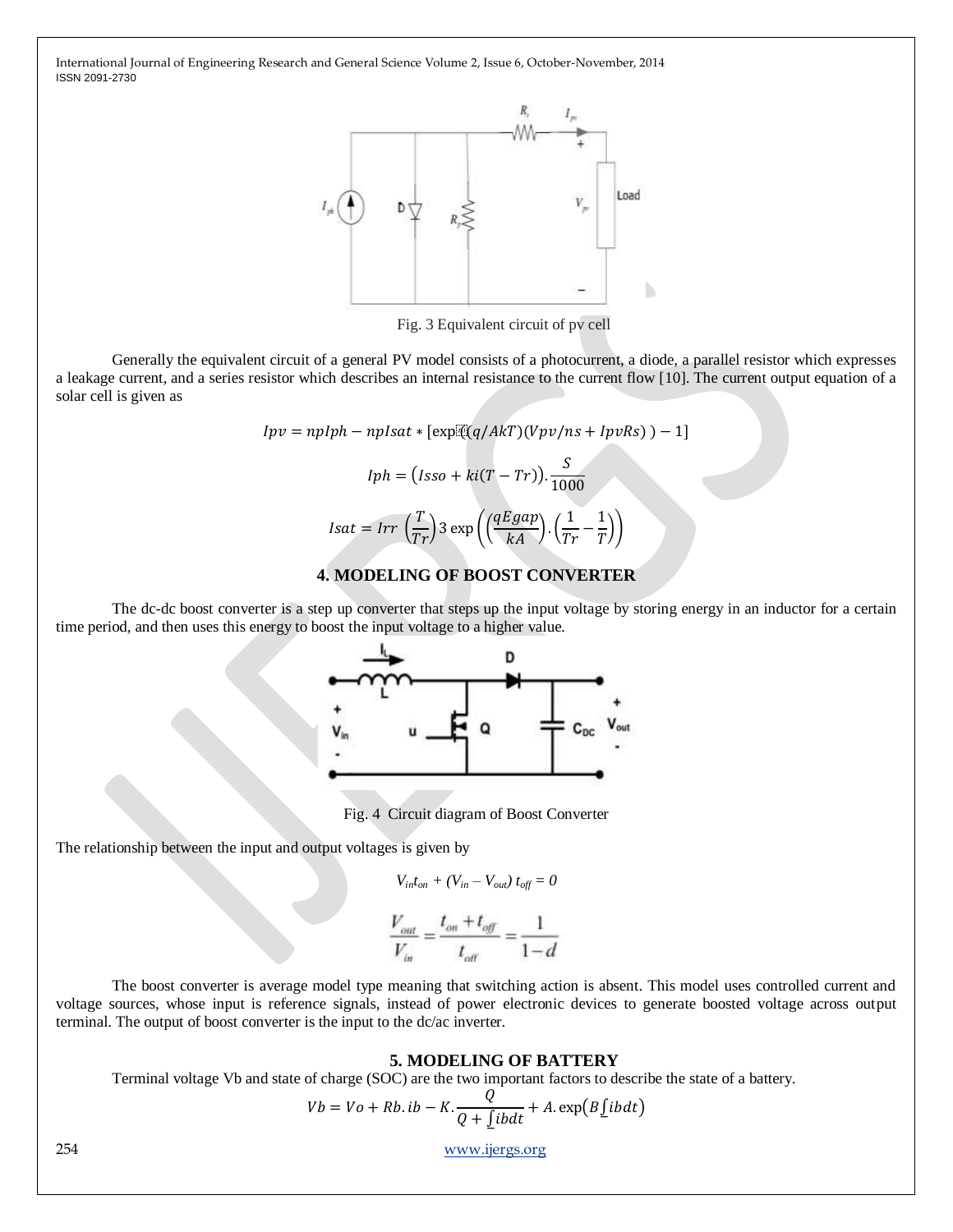$$
SOC = 100 (1 + \int ib \, dt
$$

## **6. PI CONTROLLER**

In various industrial applications, proportional integral (PI) controller is one of the famous controllers used in a wide range. The PI controller output is in time domain and is defined by the following equation:



Fig 5: Block diagram of PI control system

Adding the integral part to the proportional controller is one of the major advantages to eradicate the steady state error in the controller variable. On the other hand, one of the main drawback of the integral controller is if the error does not change its direction subsequently it gets saturated after a while. By introducing a limiter in the circuit this incident can be avoided at the integral part of the controller ahead of adding its output to the output of the proportional controller. The input to the PI controller is the speed error (e), while the output of the PI controller is used as the input of reference current block as shown in fig 5.

## **7. THE CONTROL STRATEGY**

The different sources and converters have to be coordinately controlled with the utility grid to obtain a continuous, high efficiency, and high quality power to variable ac and dc loads under variable solar irradiation when the hybrid grid operates in both grid tied and standalone modes. This section presents the various control algorithms for those converters.

#### **A. Grid-Connected Mode**

When the hybrid microgrid operates in grid connected mode, the main purpose of the boost converter is to track the MPPT of the PV array by regulating its terminal voltage. The bidirectional converter is controlled to regulate flow of current to achieve MPPT and to coordinate with ac grid. The excess energy of the hybrid grid can be sent to the utility system. The excess energy is stored in battery but the utility grid balances the excess power hence battery is less sufficient in this hybrid microgrid. The main purpose of battery is to eradicate regular power transfer between the ac and dc link. The dc/dc converter of the battery can be controlled as the energy buffer using the technique. The main converter is designed to operate as bidirectional converter to integrate harmonizing characteristic of solar sources. The main control objectives of the bidirectional converter is for variable load conditions a stable dc-link voltage must be maintained and to synchronize with the ac link and utility system [11],[12].

The power flow equations at the dc and ac links are,

$$
\begin{array}{c} P_{pv}+P_{ac}=P_{dcL}+P_b \\ P_s=P_w-P_{acL}-P_{ac} \end{array}
$$

#### **B. Standalone mode**

In isolated mode, the bidirectional dc to dc converter operates either in charging or discharging mode based on power balance in the system [13]. By using either battery or boost converter the dc-link voltage is maintained based on different system operating conditions.

$$
P_{\rm pv}+P_{\rm w}=P_{dcL}+P_{\rm loss}+P_{\rm b}
$$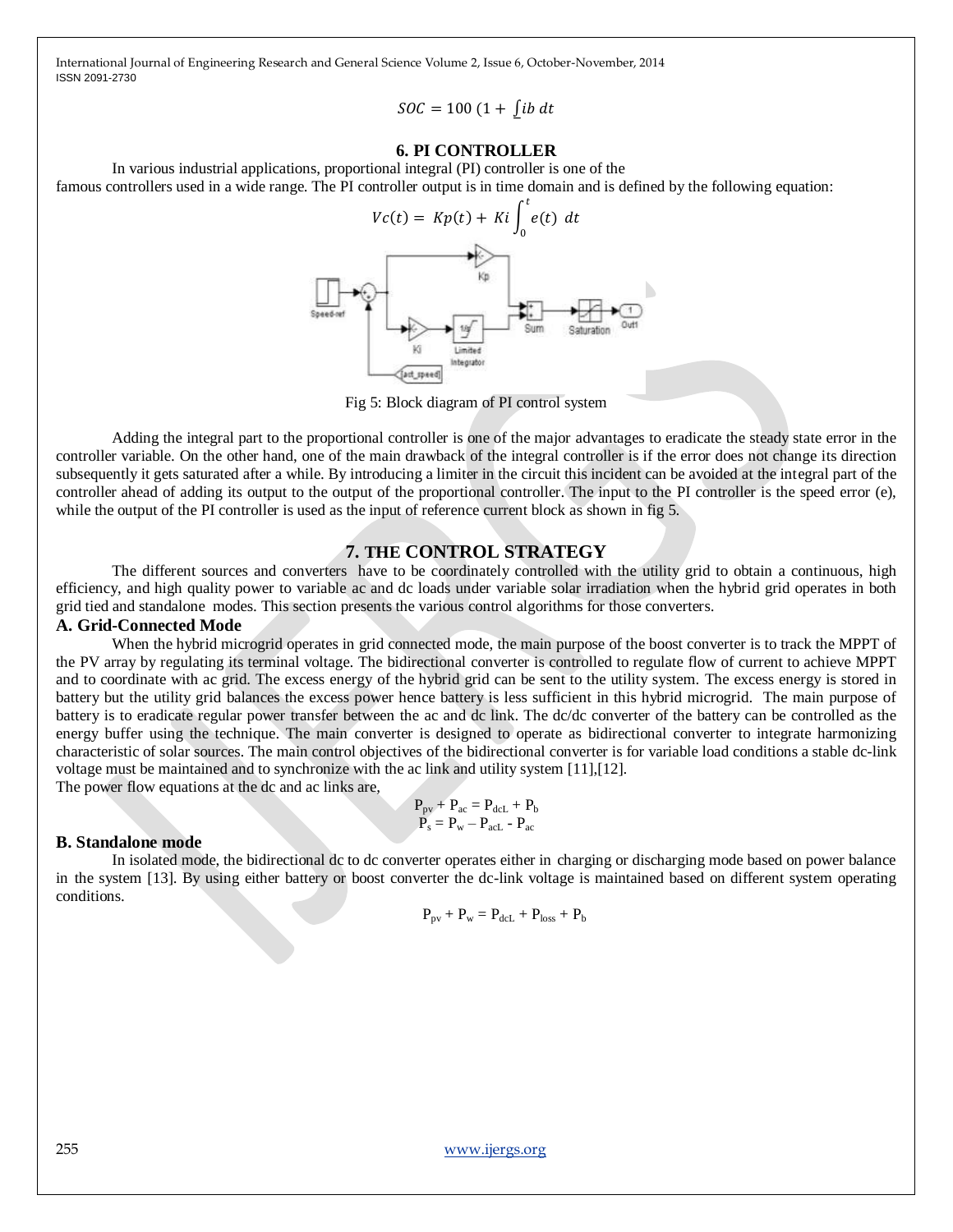

Main converter

Fig.6 Control diagram for boost and main converter



Fig.7 Equivalent circuit representation for the three converters.

The time average equivalent circuit representation of the booster and main converter is shown in Fig. 6 based on the basic principles and descriptions for booster and inverter respectively [16].

#### **8. SIMULATION RESULT**

 This section presents the simulation results of the conventional and the proposed methods in order to certify the performance of the control scheme. Software simulation has been done using MATLAB/SIMULINK simulation package. The full diagram of the control methodology and the modulation is shown.

The Fig. 8 shows the terminal voltage of solar panel. The Fig. 9 shows that the voltage drops at 0.25 s and recovers quickly by the controller. Fig.11 shows the voltage (voltage times 0.2 for comparison) and current responses at the ac side of the main converter under variable solar radiation. Fig12. Shows the voltage and current response when the dc load increases from 20 kW to 40 kW at 0.25 s with a fixed irradiation level  $750 \text{ W/m}^2$ . It can be seen from the current direction that power is injected from dc to ac grid before 0.25s and reversed after 0.25 s. Fig. 13 shows the voltage response at dc side of the bidirectional converter under the same conditions.



Fig.8 The terminal voltage of the solar panel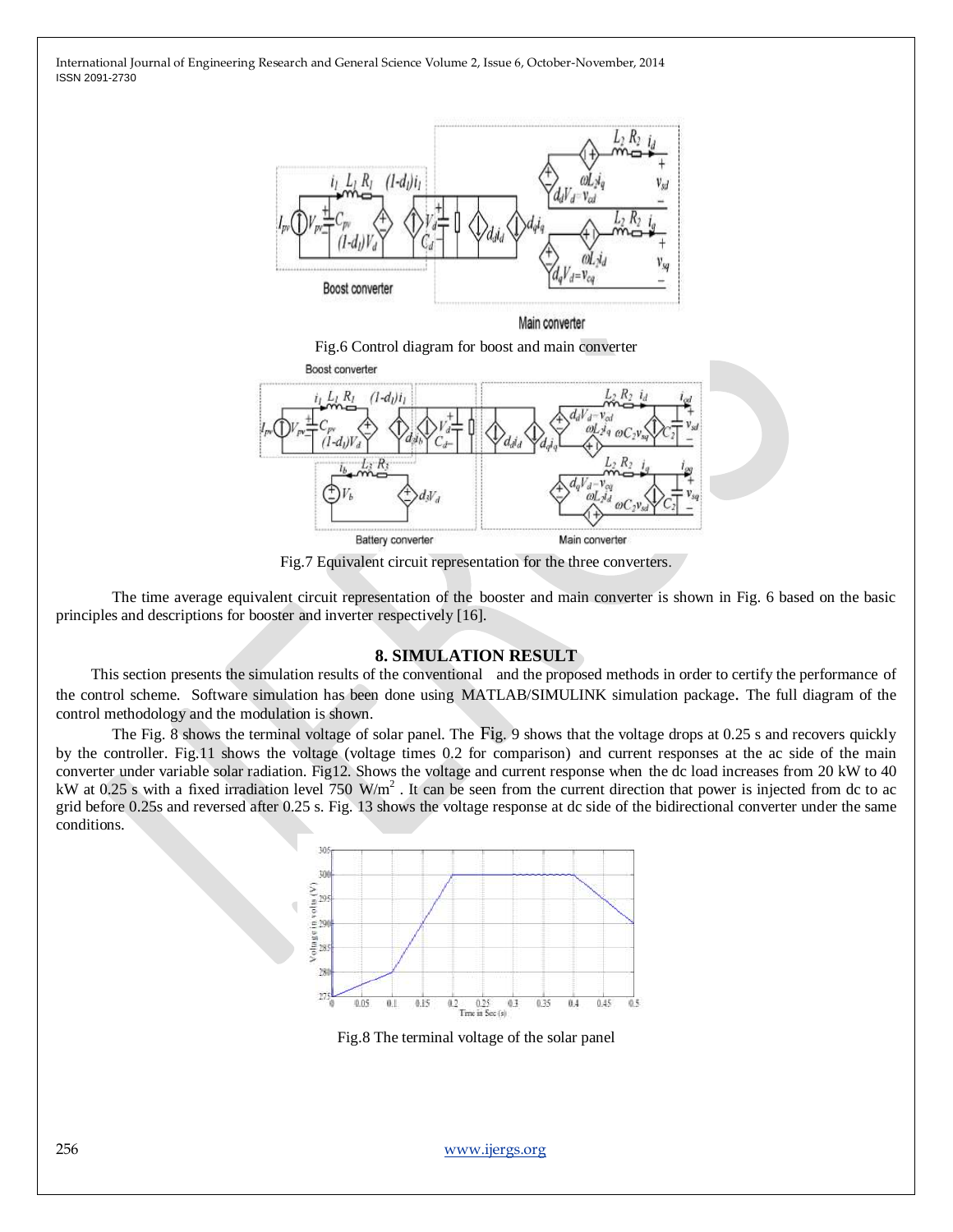



Different resource conditions and load capacities are tested to validate the control methods. The simulation results show that the hybrid grid can operate stably in the grid-tied or isolated mode. Stable ac and dc bus voltage can be guaranteed when the operating conditions or load capacities change in the two modes. The power is smoothly transferred.



Fig.11. AC side voltage and current of the main converter with variable solar radiation



Fig.12. AC side voltage and current of the main converter with constant solar radiation